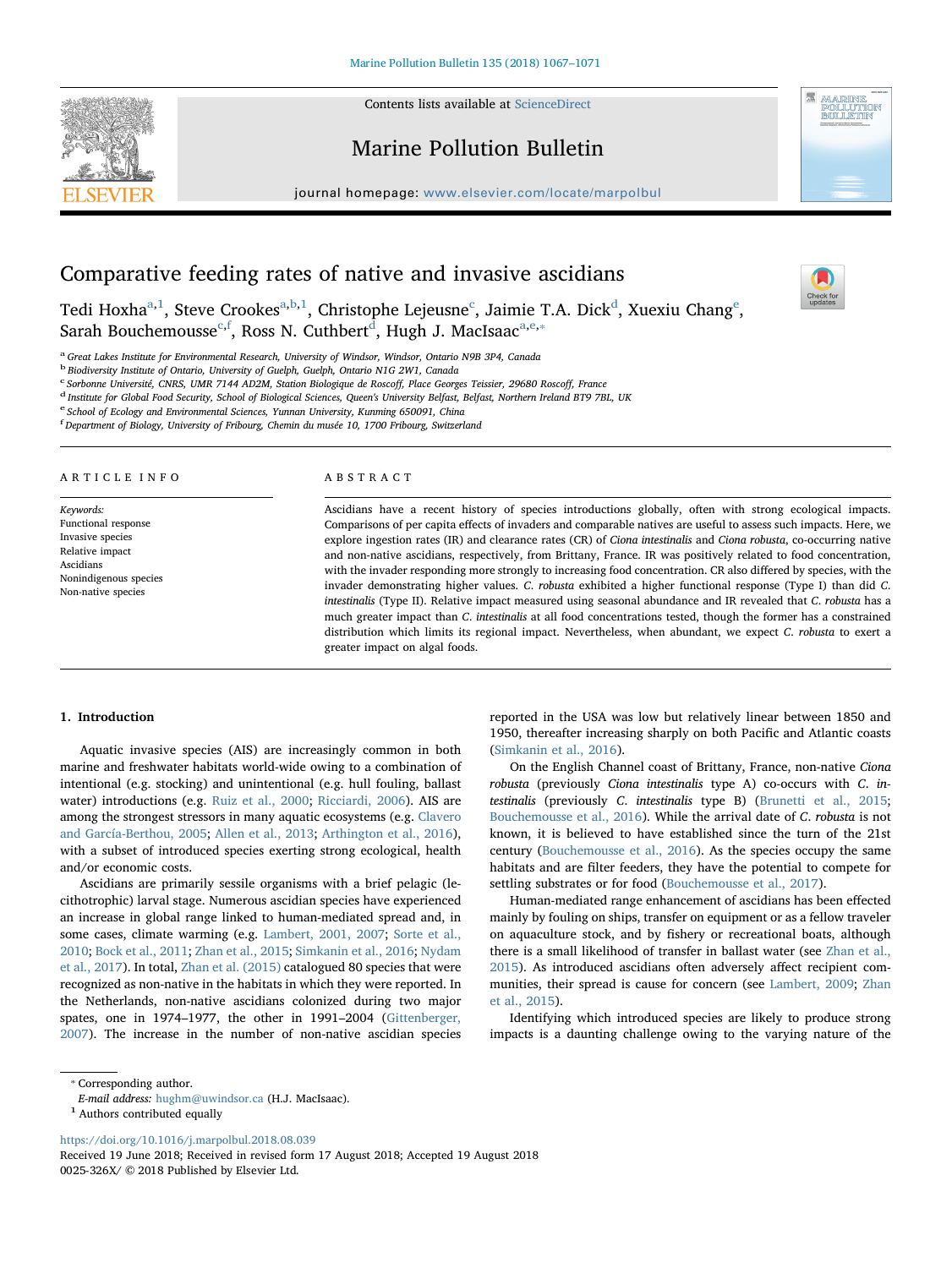species themselves, the nature of the ecosystems that they are introduced into, and a variety of context-dependencies [\(Kumschick et al.,](#page-4-9) [2015\)](#page-4-9). Recently, [Dick et al. \(2014\)](#page-3-7) proposed analyzing comparative functional responses (FR) of introduced species (or those that might be introduced) versus those of comparable native taxa to assess whether the former would have high impact. The functional response considers a species' per capita resource consumption as a function of resource availability, and [Dick et al.](#page-3-7)'s (2014) study highlighted that invader FRs typically exceed those of native species. This approach was then extended by combining it with species abundance data to yield a total impact potential for the invader scaled to that of the native species ([Dick et al., 2017a](#page-3-8)).

In this study, we explore the comparative feeding ecology of nonnative C. robusta and native C. intestinalis to determine whether these taxa have similar feeding attributes and expected ecological effects, or whether the general pattern of invader > native that [Dick et al. \(2014\)](#page-3-7) identified also holds for these very similar ascidians.

#### 2. Methodology

#### 2.1. Sampling procedure

Ciona individuals were collected by scraping from pontoons and pillars in Brest, France on 25th September 2015 and acclimated in the animal husbandry lab (18 °C) at the Roscoff Biological Station, France. Ciona cultures were maintained on Isochrysis affinis galbana algae (issued from the Roscoff Culture Collection (RCC) facility under the reference numbers RCC1349) at concentrations of  $15-20 \times 10^6$  cells/mL. Seven experimental food concentration treatments (1508, 3380, 5900, 12,873, 29,539, 51,616, 133,084 cells/mL) were determined using a Malassez cell counting chamber. Experimental Ciona individuals were housed in separate cylindrical tanks, each filled with 2 L seawater, totaling seven tanks. Six of the seven tanks contained Ciona individuals, with the remaining one containing only Isochrysis affinis galbana, thereby serving as a control. Of the six experimental tanks, three contained a single C. intestinalis individual and food, while the other three had a single C. robusta individual and food. Ciona individuals were randomly selected and distinguished morphologically. This design was repeated twice to produce six replicates for each ascidian species at each algal concentration, with the exception of the treatment with 12,783 algal cells/mL, where time constraints only allowed for three replicates of each species.

#### 2.2. Experimental setup

At the beginning of each trial, individuals were placed upright at the midpoint of each tank, while 10 mL of concentrated algae suspension was injected into the centre of the tank. The algal suspension was mixed using an air bubbler affixed with plasticine to the side of each tank. Feeding trials were run for 1 h, after which algal cell counts were obtained using flow cytometry, focusing on cells 3.5–6 μm in diameter ([Bendif et al., 2013\)](#page-3-9). Three replicate 1.5 mL samples were collected from the centre of each tank (2 cm below the surface) to assess algal concentration, and stored in 1.6 mL Eppendorf tubes containing 15 μL of 25% glutaraldehyde at −80 °C for preservation. Cell densities were then quantified using a Cell Lab Quanta Flow Cytometer (Beckman Coulter, Inc.) at a calibrated flow rate of  $30 \mu L \text{min}^{-1}$ , and cell counts were converted to cells/mL. Final and initial algal concentrations in experimental tanks were compared with a correction for controls lacking animals. Following the experiment, the middle gut (from the stomach to the anus) of each individual was excised using 10% bleachsterilized razor blades to ensure the mass of ingested food was excluded from subsequent body mass measurements. Individuals were then desiccated in an oven at 65 °C to obtain total dry weight (g), which included a previously measured cup weight. Cup weight was subtracted from this value to obtain the dry weight of each individual.

#### 2.3. Statistical analyses

The Ingestion Rate (IR) of each individual was measured using both pre- and post-experiment algal cell counts, adjusted for controls, as:

$$
IR = \frac{[(E_0 - E_t) - (C_0 - C_t)]}{t}
$$

where  $E_0$  and  $E_t$  represent experimental algal cell concentrations at times 0 and t, respectively,  $C_0$  and  $C_t$  represent control algal cell concentrations at times 0 and  $t$ , and  $t$  is experimental duration (1 h).  $C_0 - C_t$  was included to adjust temporal changes in algal concentration due to algal growth or sedimentation in controls. Pre- and post-experiment algal concentrations were also used to determine the Clearance Rate (CR) of each individual as:

$$
CR = V \frac{\left[\ln(E_0/E_t) - \ln(C_0/C_t)\right]}{t}
$$

where V represents the volume of suspension. As with IR, a correction factor was included in CR to account for changes in control tanks where no animals were present [\(Coughlan, 1969\)](#page-3-10).

Four of six calculated IR and CR values for C. intestinalis at the highest algal concentration (133,084 cells/mL) were negative, possibly owing to a combination of sinking algal cells and/or less active animal feeding. Consequently, we removed this algal density from analysis for both species. Seven other negative values for IR and CR were also found for C. intestinalis and subsequently discarded when performing analysis. The reason for this problem is not clear, as we attempted to minimize disturbance and stress on animals prior to all feeding trails. We conducted two three-way ANOVA tests with the factors species, animal mass, food density, and their interactions to determine which factors affected IR and CR. Statistical analyses were performed in R-3.5.0 [\(R](#page-4-10) [Core Team, 2018\)](#page-4-10) and RStudio 1.1.447 [\(RStudio Team, 2016](#page-4-11)).

Animal functional response to varying food concentration was modeled using the FRAIR package in R-3.5.0 ([Pritchard, 2017\)](#page-4-12). As food was not replaced after consumption, Rogers' random predator equation was used to describe the type II functional response of C. intestinalis ([Barrios-O'Neill et al., 2014;](#page-3-11) [Rogers, 1972](#page-4-13)):

## $N_e = N_0 (1 - \exp(a(N_e h - T)))$

where  $N_e$  is the number of food items consumed,  $N_0$  is the initial concentration of algal cells,  $a$  is attack rate,  $h$  is handling time, and  $T$  is experimental duration. As the ingestion rate of C. robusta generally increased linearly with increasing food concentration, a type I fit was applied to the consumption data (FRAIR; [Pritchard, 2017](#page-4-12)):

## $N_e = N_0 (aT)$

These models were then non-parametrically bootstrapped  $(n = 2000)$  to generate 95% confidence intervals for the functional response curves.

Relative Impact Potential (RIP; [Dick et al., 2017a\)](#page-3-8) was calculated for co-occurring ascidians using relative field abundance data from Brittany, France. For each instance in which the species co-occurred (130 in total; Bouchemousse et al., unpublished data, see [Bouchemousse et al. \(2017\)](#page-3-6) for the sampling protocol) we obtained the ratio of relative abundance (A; measured as Ind./ $m<sup>2</sup>$ ) of *C. robusta* to *C.* intestinalis. We then randomly drew (from between three and six measures per species) an IR for the invader and another for the native species. Relative Impact Potential (RIP) was then estimated as the product of a randomly drawn A (from 130 co-occurrence cases) and a randomly drawn IR ratio (invader IR divided by native IR) for that food concentration. Results were bootstrapped 10,000 times incorporating different combinations of A and IR. Similar calculations were repeated for each food concentration. In [Dick et al. \(2017a\)](#page-3-8)'s original formulation of RIP, abundance was measured directly and utilized maximum feeding rate (1/h) from functional responses. Any combination of A and IR that yields a  $RIP > 1$  indicates a greater relative impact by the non-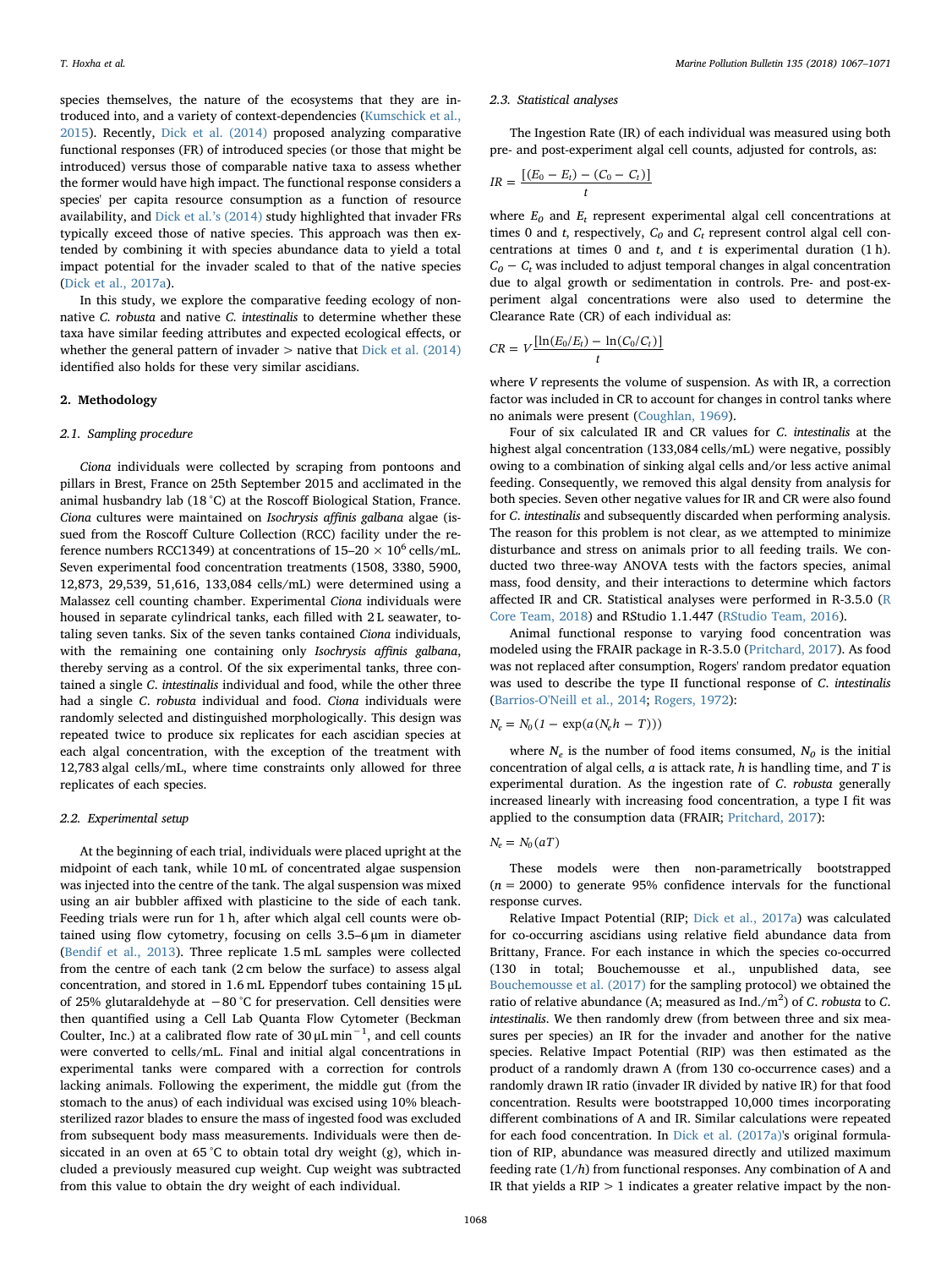<span id="page-2-0"></span>

Fig. 1. Ingestion rate (a) and clearance rate (b) of native (filled circles) and invasive (open circles) Ciona individuals as a function of animal dry mass. Note the log scale for both graphs.

native species, while those < 1 indicate greater impact by the native species. In this paper, we utilize individual IRs at different food concentrations to estimate feeding rather than maximum feeding rate.

#### 3. Results

C. robusta individuals tended to be slightly larger than co-occurring C. intestinalis and also exhibited greater dispersion in dry mass [\(Fig. 1](#page-2-0)). However, mass was not a significant factor contributing to differences in ingestion rates ( $F_{1,51} = 0.07$ ,  $P = 0.7920$ ), although its effect on clearance rate was considerable ( $F_{1,51} = 8.76$ ,  $P = 0.0047$ ).

*C. robusta* had higher ingestion rates ( $F_{1,51} = 6.9$ ,  $P = 0.011$ ) and clearance rates ( $F_{1,51} = 19.2$ ,  $P < 0.001$ ) than *C*. *intestinalis* [\(Fig. 2](#page-2-1)). Food concentration was a strong predictor of ingestion rates  $(F<sub>1.51</sub> = 73.4, P < 0.001)$ , though it had no effect on clearance rate  $(F<sub>1,51</sub> = 0.9, P = 0.353)$ . Ingestion rate was also affected by a species  $\times$  food concentration interaction, with *C. robusta* increasing at a faster rate with increasing food level ([Figs. 2, 3](#page-2-1)). A similar pattern was not apparent with species clearance rates ( $F_{1,51} = 2.1$ ,  $P = 0.154$ ). Ingestion rate ( $F_{1,51} = 6.7$ ,  $P = 0.013$ ) and clearance rate ( $F_{1,51} = 4.5$ ,

<span id="page-2-1"></span>

Fig. 2. Ingestion rate (a) and clearance rate (b) of Ciona individuals as a function of Isochrysis affinis galbana concentration. Overlapping points in b have been slightly offset to the right for clarity. Note the log scale for ingestion rate (a).

<span id="page-2-2"></span>

Fig. 3. Fitted functional responses of native (solid line) and introduced (dashed) Ciona (with 95% CI bands). C. robusta statistically conforms to a type I functional response, while C. intestinalis conforms to a type II response.

 $P = 0.038$ ) also exhibited a significant mass  $\times$  food concentration interaction.

Functional responses of the two ascidian species differed substantially. The invader, C. robusta, exhibited a more profound increase in ingestion rate with increasing food level, consistent with a type I functional response [\(Fig. 3\)](#page-2-2). The native species, C. intestinalis, displayed an asymptotic functional response to increasing food level, conforming to a type II curve. Modeling with the FRAIR package in R-3.5.0 allowed for the determination of feeding parameters for both species. Ingestion by C. intestinalis was best described using the Rogers' random predator equation for type II functional responses, resulting in an attack rate  $a = 0.124$  (P < 0.001) and handling time  $h = 8.294 \times 10^{-5}$  $(P < 0.001)$ . In contrast, *C. robusta* had a substantially higher attack rate ( $a = 0.196$ ,  $P < 0.001$ ) and a negligible handling time, characteristic of type I functional responses.

Field abundance data in Brittany, France, where the species cooccur illustrate that C. intestinalis occurs more commonly than C. robusta. In 361 quadrats studied, there were 188 instances where only the former species was present, three cases where only C. robusta occurred, 130 cases where species co-occurred, and 40 cases where neither species was found. When the species co-occurred, bootstrapped seasonal abundance data revealed dominance by the introduced species (mean ratio A of 1.31 of C. robusta to C. intestinalis). IR ratios ranged between 1.27 and 7.92 (mean 4.46), indicating higher feeding rates by C. robusta. RIP values (mean 5.77) indicate that C. robusta typically had a much greater relative impact. RIP values were generally higher at higher food concentrations, with mean bootstrapped values of 1.89, 7.10, 1.61, 10.13, 6.62 and 7.25 across food concentrations of 1508, 3380, 5900, 12,873, 29,539 and 51,616 cells/mL, respectively. Most of C. robusta's greater feeding impact was attributable to its higher IR, though higher abundance was also important.

## 4. Discussion

Ascidians have experienced many biological invasions and concomitant range expansions in recent decades (e.g. [Gittenberger, 2007](#page-4-7); [Lambert, 2007, 2009;](#page-4-14) [Ruis et al., 2012;](#page-4-15) [Ordóñez et al., 2013;](#page-4-16) [Zhan](#page-4-4) [et al., 2015](#page-4-4); [Bullard and Carman, 2016](#page-3-12); [Simkanin et al., 2016;](#page-4-5) [Nydam](#page-4-6) [et al., 2017\)](#page-4-6). The English Channel is no exception, with numerous reports of introduced ascidians including Botrylloides violaceus, B. diegensis, Aplidium glabrum, Diplosoma listerianum, Molgula complanata, Corella eumyota, Perophora japonica, Styela clava, Didemnum vexillum, Asterocarpa humilis and Ciona robusta established on both sides of the channel [\(Gittenberger, 2007](#page-4-7); [Zhan et al., 2010](#page-4-17); [Minchin et al., 2013](#page-4-18); [Bishop et al., 2015](#page-3-13)). C. robusta was long confused with C. intestinalis,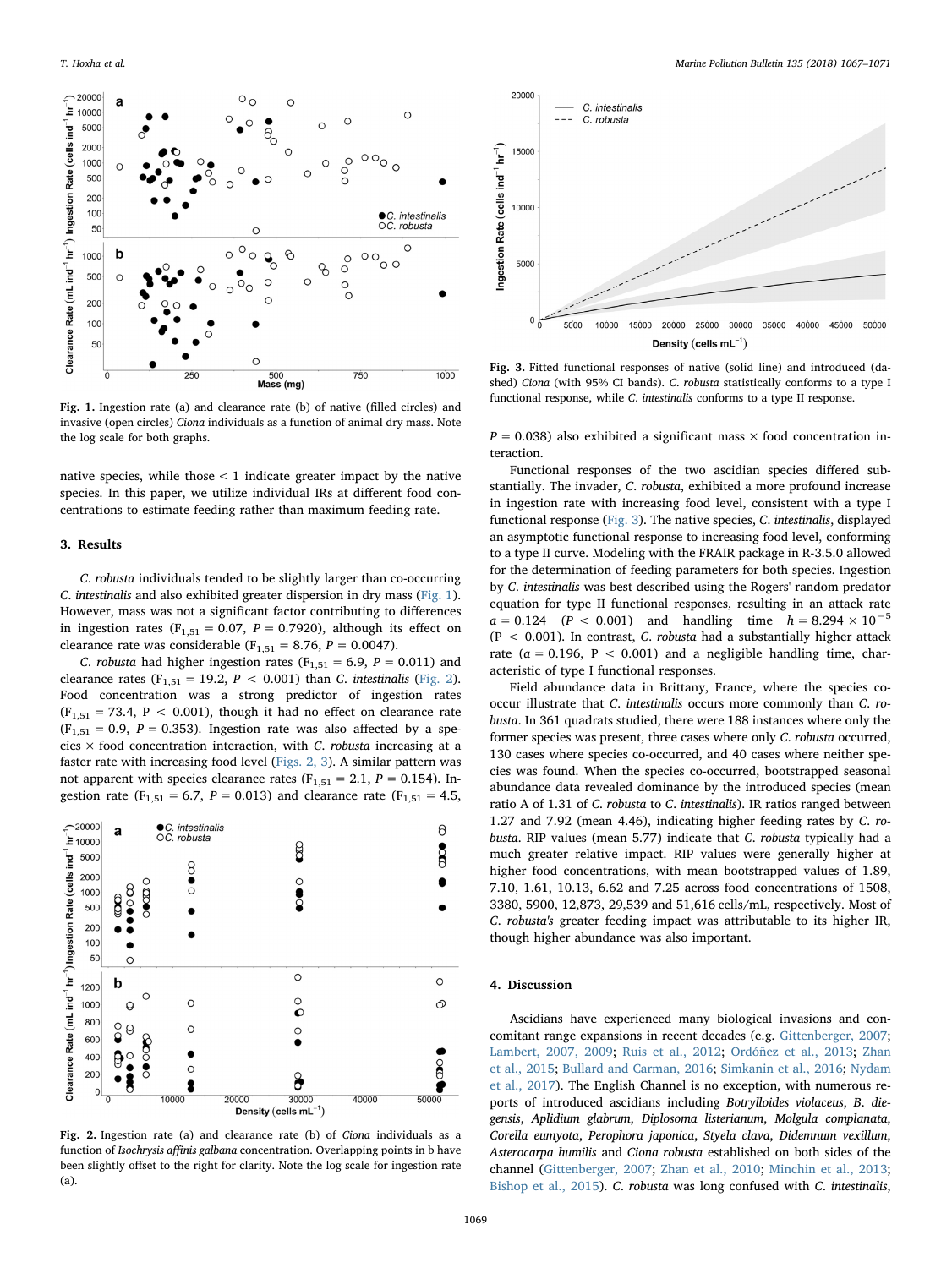though they are genetically and morphologically distinct and seemingly reproductively isolated ([Zhan et al., 2010;](#page-4-17) [Sato et al., 2012](#page-4-19); [Brunetti](#page-3-4) [et al., 2015;](#page-3-4) [Bouchemousse et al., 2016](#page-3-5)). As the species co-occur on both sides of the English Channel it is possible that they compete for settlement substrates, though [Bouchemousse et al. \(2017\)](#page-3-6) reported highly variable settlement and suggested environmental variation modulated competition. It is also possible the species compete for food at times. Our study revealed significant feeding rate differences between the species, with introduced C. robusta exhibiting higher ingestion rates and clearance rates than native C. intestinalis [\(Fig. 2a](#page-2-1),b). Differences in ingestion rate were more pronounced as food concentration increased, suggesting high food levels in nature could favor the introduced species.

Functional responses of C. robusta and C. intestinalis also differed, conforming to type I and II curves, respectively ([Fig. 3\)](#page-2-2). Type I curves and higher FR of the introduced species are consistent with an array of aquatic and terrestrial invertebrates, fishes and with plants ([Dick et al.,](#page-4-20) [2017b\)](#page-4-20). The greater FR of C. robusta was largely responsible for its higher RIP scores. Thus, when the species co-occur, C. robusta should have a greater impact on algal foods than C. intestinalis. However, cooccurrence of the species in nature is less common (130 occurrences) than instances where C. intestinalis (188 cases) occurs alone, thus the regional impact of the invader will be muted by its more confined distribution. We expect that impact exerted by C. robusta would expand commensurate with the extension of its distribution.

Clearance rates have been well-studied in ascidians (see [Jacobi et al.](#page-4-21) [\(2018\)](#page-4-21) and references cited therein). The absence of an apparent asymptote in feeding rate in C. robusta [\(Fig. 3](#page-2-2) dashed line) was surprising given the broad range of food concentrations provided to study animals. However, Pascoe [et al. \(2007\)](#page-4-22) observed that C. intestinalis exhibited a strong positive relationship between ingestion rate and food concentration up to  $10^6$  cells/mL of *Isochrysis galbana*. [Armsworthy](#page-3-14) [et al. \(2001\)](#page-3-14) also noted that IR increased linearly with food concentration in the ascidian Halocynthia pyriformis. [Pascoe et al. \(2007\)](#page-4-22) also revealed that CR was maximal around  $5 \times 10^3$  cells/mL, whereas we did not observe a clear maximum for either species tested [\(Fig. 2](#page-2-1)b). Typically with filter-feeders, a maximum algal concentration is reached (i.e. Incipient Limiting Level) beyond which IR is constant and CR declines exponentially (e.g. [Robbins, 1983;](#page-4-23) [Petersen and Riisgård, 1992](#page-4-24); [Sigsgaard et al., 2003](#page-4-25); [Petersen, 2007](#page-4-26)). At high suspended particulate load, a reduction in IR associated with satiation [\(Pascoe et al., 2007\)](#page-4-22) could be active rejection (ie. squirting; [Robbins, 1983](#page-4-23); [Petersen, 2007\)](#page-4-26) or a reduction in lateral cilia beat frequency ([Petersen, 2007\)](#page-4-26). It is important to note that we also did not observe a decline in CR at very low food levels, which some authors attributed to reduced cilia beating in the branchial basket [\(Petersen et al., 1999](#page-4-27)).

Our study had some unexpected IR, and hence CR, results. For example, from an initial 39 total observations, a majority of IR and CR values for C. intestinalis at the highest food concentration were negative and thus removed. We likewise removed high food concentration feeding results for C. robusta even though this species was not plagued by this issue. A number of other studies have observed a reduction in clearance rate with increasing food concentration ([Petersen and](#page-4-24) [Riisgård, 1992](#page-4-24); [Petersen et al., 1999\)](#page-4-27). At high food concentrations, the gut reaches an intake threshold above which the clearance rate is reduced as a form of protection against gut saturation (see [Petersen and](#page-4-24) [Riisgård, 1992](#page-4-24); [Petersen et al., 1999](#page-4-27); [Petersen, 2007\)](#page-4-26). [Petersen \(2007\)](#page-4-26) recommended an acclimation period of 20–140 min prior to measuring clearance rates. While our experiment did not incorporate a formal adjustment period, we commenced experiments only after animals appeared robust with seemingly normal feeding behaviour. Seven of the 39 trials conducted also yielded negative IR and CR results, though the problem was limited to C. intestinalis predominantly at the three lowest food concentrations. These cases were removed prior to statistical analysis, though the reason for the aberrant results remains unclear.

species, plus proxies for numerical reponses such as abundance, can rapidly inform actual or potential ecological impacts of invasions ([Dick](#page-3-8) [et al., 2017a, 2017b](#page-3-8)). Here, with our ascidian example, these methods are congruous with field patterns of invasions and ecological impact, including competition and species displacement. We encourage further development of these metrics across taxonomic and trophic groups, and incorporation of context-dependencies, such as temperature change with climate change [\(Dick et al., 2017b\)](#page-4-20). This will allow invasion ecology to become truly predictive, with opportunities to focus limited resources on the most harmful actual and potential invaders.

#### Acknowledgements

This was supported by an NSERC undergraduate fellowship to TH, while HJM was supported by an NSERC Discovery grant and by a Canada Research Chair. We appreciate modeling assistance from Ryan Scott. We also thank the Centre de Ressources Biologiques Marines (CRBM) for algae culture and aquarium assistance, and the Service Mer & Observation (SMO) for diving and collection assistance, both of the Roscoff Biological Station, France. Jérôme Coudret, Thierry Comtet, and Dominique Marie (Roscoff Biological Station) were also of great help for technical and methodological assistance.

#### References

- <span id="page-3-1"></span>[Allen, J.D., McIntyre, P.B., Smith, S.D.P., Halpern, B.S., Boyer, G.L., Buchsbaum, A.,](http://refhub.elsevier.com/S0025-326X(18)30603-9/rf0005) Burton, G.A., Campbell, L.M., Chadderton, W.L., Ciborowski, J.J.H., Doran, P.J. [Eder, T., Infante, D.M., Johnson, L.B., Joseph, C.A., Marino, A.L., Prusevich, A., Read,](http://refhub.elsevier.com/S0025-326X(18)30603-9/rf0005) [J.G., Rose, J.B., Rutherford, E.S., Sowa, S.P., Steinman, A.D., 2013. Joint analysis of](http://refhub.elsevier.com/S0025-326X(18)30603-9/rf0005) [stressors and ecosystem services to enhance restoration e](http://refhub.elsevier.com/S0025-326X(18)30603-9/rf0005)ffectiveness. Proc. Natl. [Acad. Sci. U. S. A. 110, 372](http://refhub.elsevier.com/S0025-326X(18)30603-9/rf0005)–377.
- <span id="page-3-14"></span>[Armsworthy, S.L., MacDonald, B.A., Ward, J.E., 2001. Feeding activity, absorption e](http://refhub.elsevier.com/S0025-326X(18)30603-9/rf0010)ffi[ciency and suspension feeding processes in the ascidian,](http://refhub.elsevier.com/S0025-326X(18)30603-9/rf0010) Holocynthia pyriformis (Stolidobranchia: Ascidiacea[\): responses to variations in diet quantity and quality. J.](http://refhub.elsevier.com/S0025-326X(18)30603-9/rf0010) [Exp. Mar. Biol. Ecol. 260, 41](http://refhub.elsevier.com/S0025-326X(18)30603-9/rf0010)–69.
- <span id="page-3-2"></span>[Arthington, A.H., Dulvy, N.K., Gladstone, W., Win](http://refhub.elsevier.com/S0025-326X(18)30603-9/rf0015)field, I.J., 2016. Fish conservation in [freshwater and marine realms: status, threats and management. Aquat. Conserv. Mar.](http://refhub.elsevier.com/S0025-326X(18)30603-9/rf0015) [Freshwat. Ecosyst. 26, 838](http://refhub.elsevier.com/S0025-326X(18)30603-9/rf0015)–857.
- <span id="page-3-11"></span>[Barrios-O'Neill, D., Dick, J.T.A., Emmerson, M.C., Ricciardi, A., MacIsaac, H.J.,](http://refhub.elsevier.com/S0025-326X(18)30603-9/rf0020) [Alexander, M.E., Bovy, H.C., 2014. Fortune favours the bold: a higher predator re](http://refhub.elsevier.com/S0025-326X(18)30603-9/rf0020)[duces the impact of a native but not an invasive intermediate predator. J. Anim. Ecol.](http://refhub.elsevier.com/S0025-326X(18)30603-9/rf0020) [83, 693](http://refhub.elsevier.com/S0025-326X(18)30603-9/rf0020)–701.
- <span id="page-3-9"></span>[Bendif, E.M., Probert, I., Schroeder, D.C., de Vargas, C., 2013. On the description of](http://refhub.elsevier.com/S0025-326X(18)30603-9/rf0025) Tisochrysis lutea [gen. nov. sp. nov. and](http://refhub.elsevier.com/S0025-326X(18)30603-9/rf0025) Isochrysis nuda sp. nov. in the Isochrysidales, and the transfer of Dicrateria to the Prymnesiales (Haptophyta[\). J. Appl. Phycol. 25,](http://refhub.elsevier.com/S0025-326X(18)30603-9/rf0025) 1763–[1776](http://refhub.elsevier.com/S0025-326X(18)30603-9/rf0025).
- <span id="page-3-13"></span>[Bishop, J.D.D., Wood, C.A., Yunnie, A.L.E., Gri](http://refhub.elsevier.com/S0025-326X(18)30603-9/rf0030)ffiths, C.A., 2015. Unheralded arrivals: [non-native sessile invertebrates in marinas on the English coast. Aquat. Invasions 10,](http://refhub.elsevier.com/S0025-326X(18)30603-9/rf0030) 249–[264](http://refhub.elsevier.com/S0025-326X(18)30603-9/rf0030).
- <span id="page-3-3"></span>[Bock, D.G., Zhan, A., Lejeusne, C.L., MacIsaac, H.J., Cristescu, M.E., 2011. Looking at](http://refhub.elsevier.com/S0025-326X(18)30603-9/rf0035) [both sides of the invasion: patterns of colonization in the violet tunicate](http://refhub.elsevier.com/S0025-326X(18)30603-9/rf0035) Botrylloides violaceus[. Mol. Ecol. 20, 503](http://refhub.elsevier.com/S0025-326X(18)30603-9/rf0035)–516.
- <span id="page-3-5"></span>[Bouchemousse, S., Lévêque, L., Dubois, G., Viard, F., 2016. Co-occurrence and re](http://refhub.elsevier.com/S0025-326X(18)30603-9/rf0045)[productive synchrony does not ensure hybridization between an alien tunicate and its](http://refhub.elsevier.com/S0025-326X(18)30603-9/rf0045) [infertile native congener. Evol. Ecol. 30, 69](http://refhub.elsevier.com/S0025-326X(18)30603-9/rf0045)–87.
- <span id="page-3-6"></span>[Bouchemousse, S., Lévêque, L., Viard, F., 2017. Do settlement dynamics in](http://refhub.elsevier.com/S0025-326X(18)30603-9/rf0055)fluence com[petitive interactions between an alien tunicate and its native congener? Ecol. Evol. 7,](http://refhub.elsevier.com/S0025-326X(18)30603-9/rf0055) 200–[213](http://refhub.elsevier.com/S0025-326X(18)30603-9/rf0055).
- <span id="page-3-4"></span>[Brunetti, R., Gissi, C., Pennati, R., Caicci, F., Gasparini, F., Manni, L., 2015. Morphological](http://refhub.elsevier.com/S0025-326X(18)30603-9/rf0060) [evidence that the molecularly determined](http://refhub.elsevier.com/S0025-326X(18)30603-9/rf0060) Ciona intestinalis type A and type B are different species: Ciona robusta and Ciona intestinalis[. J. Zool. Syst. Evol. Res. 53,](http://refhub.elsevier.com/S0025-326X(18)30603-9/rf0060) 186–[193](http://refhub.elsevier.com/S0025-326X(18)30603-9/rf0060).
- <span id="page-3-12"></span>Bullard, [S.G., Carman, M.R., 2016. Introduction to the Proceedings of the 5th](http://refhub.elsevier.com/S0025-326X(18)30603-9/rf0065) [International Invasive Sea Squirt Conference. 7. pp. 1](http://refhub.elsevier.com/S0025-326X(18)30603-9/rf0065)–3.
- <span id="page-3-0"></span>[Clavero, M., García-Berthou, E., 2005. Invasive species are a leading cause of animal](http://refhub.elsevier.com/S0025-326X(18)30603-9/rf0070) [extinctions. Trends Ecol. Evol. 20, 110.](http://refhub.elsevier.com/S0025-326X(18)30603-9/rf0070)
- <span id="page-3-10"></span>Coughlan, J., 1969. The estimation of fi[ltering rate from the clearance of suspensions.](http://refhub.elsevier.com/S0025-326X(18)30603-9/rf0305) [Mar. Biol. 2, 356](http://refhub.elsevier.com/S0025-326X(18)30603-9/rf0305)–358.
- <span id="page-3-7"></span>[Dick, J.T.A., Alexander, M.E., Jeschke, J.M., Ricciardi, A., MacIsaac, H.J., Robinson, T.B.,](http://refhub.elsevier.com/S0025-326X(18)30603-9/rf0075) [Kumschick, S., Weyl, O.L.F., Dunn, A.M., Hatcher, M.J., Paterson, R.A., Farnsworth,](http://refhub.elsevier.com/S0025-326X(18)30603-9/rf0075) [K.D., Richardson, D.M., 2014. Advancing impact prediction and hypothesis testing in](http://refhub.elsevier.com/S0025-326X(18)30603-9/rf0075) [invasion ecology using a comparative functional response approach. Biol. Invasions](http://refhub.elsevier.com/S0025-326X(18)30603-9/rf0075) [16, 735](http://refhub.elsevier.com/S0025-326X(18)30603-9/rf0075)–753.
- <span id="page-3-8"></span>[Dick, J.T.A., Laverty, C., Lennon, J.J., Barrios-O'Neill, D., Mensink, P., Britton, J.R.,](http://refhub.elsevier.com/S0025-326X(18)30603-9/rf0080) [Medoc, V., Boets, P., Alexander, M.E., Taylor, N.G., Dunn, A.M., Hatcher, M.J.,](http://refhub.elsevier.com/S0025-326X(18)30603-9/rf0080) [Rosewarne, P.J., Crookes, S., MacIsaac, H.J., Xu, M., Ricciardi, A., Wasserman, R.J.,](http://refhub.elsevier.com/S0025-326X(18)30603-9/rf0080) [Ellender, B.R., Lucy, F.E., Banks, P.B., Dodd, J.A., MacNeil, C., Penk, M.R., Aldridge,](http://refhub.elsevier.com/S0025-326X(18)30603-9/rf0080) D.C., Caff[rey, J.M., 2017a. Invader relative impact potential: a new metric to](http://refhub.elsevier.com/S0025-326X(18)30603-9/rf0080)

Clearly, comparative per capita studies of invasive versus native